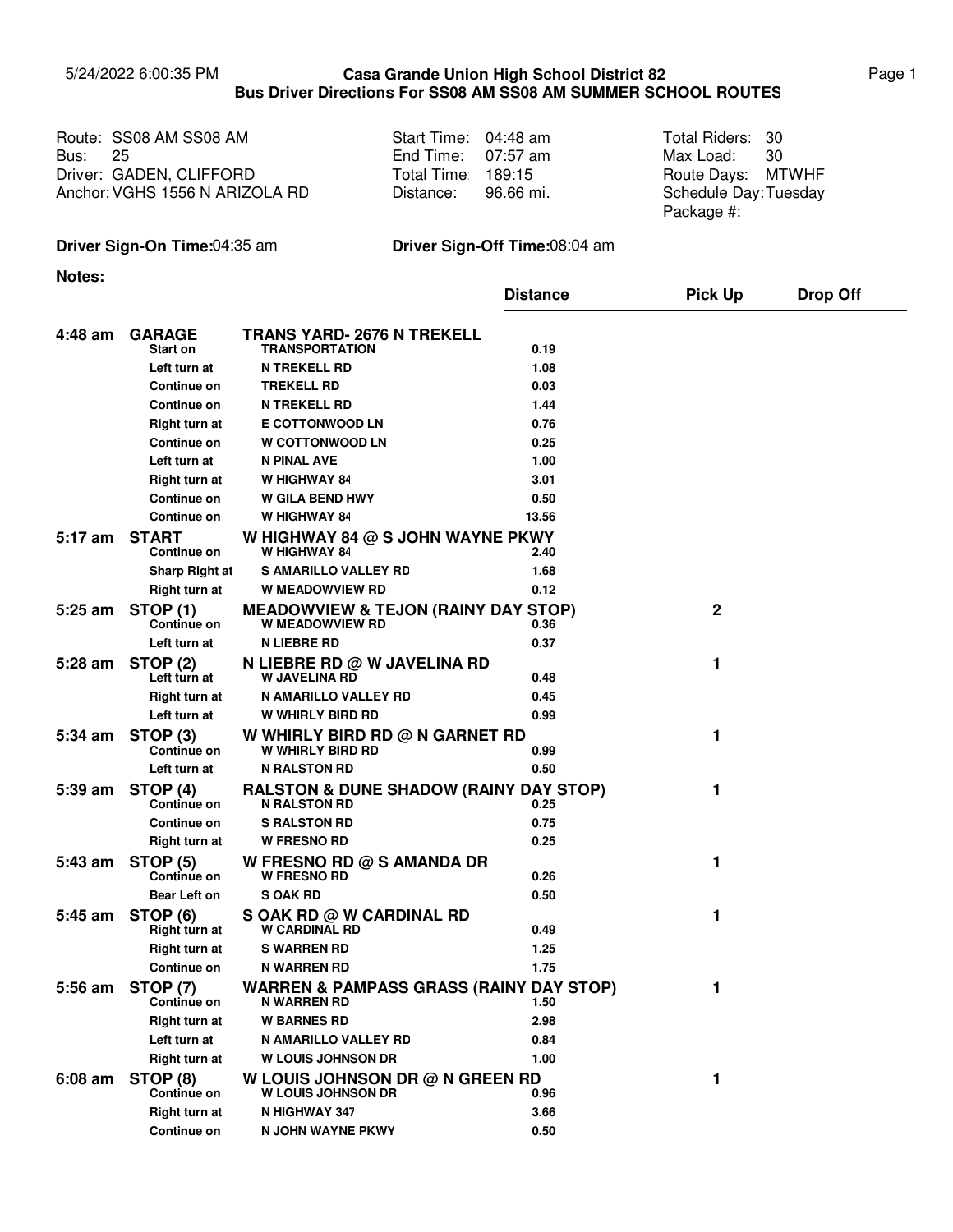## 5/24/2022 6:00:35 PM **Casa Grande Union High School District 82** Page 2 **Bus Driver Directions For SS08 AM SS08 AM SUMMER SCHOOL ROUTES Casa Grande Union High School District 82**

|                   |                                        |                                                                   | <b>Distance</b> | <b>Pick Up</b> | <b>Drop Off</b> |
|-------------------|----------------------------------------|-------------------------------------------------------------------|-----------------|----------------|-----------------|
|                   | Left turn at                           | <b>W MEADOWVIEW RD</b>                                            | 0.37            |                |                 |
| $6:19$ am         | <b>STOP (9)</b>                        | W MEADOWVIEW RD @ N PRIMROSE LN                                   |                 | 5              |                 |
|                   | Left turn at                           | <b>N PRIMROSE LN</b>                                              | 0.49            |                |                 |
|                   | Left turn at                           | <b>W CAREFREE PL</b>                                              | 0.39            |                |                 |
|                   | Left turn at                           | N JOHN WAYNE PKWY                                                 | 0.50            |                |                 |
|                   | <b>Continue on</b>                     | S JOHN WAYNE PKWY                                                 | 0.30            |                |                 |
|                   | Right turn at                          | W HIGHWAY 84                                                      | 0.67            |                |                 |
|                   | >> TURN AROUND AT <<                   |                                                                   |                 |                |                 |
|                   |                                        | W HIGHWAY 84@UNKNOWN                                              | 0.66            |                |                 |
| $6:26$ am         | <b>STOP (10)</b><br><b>Continue on</b> | W HIGHWAY 84 $@$ S JOHN WAYNE PKWY<br>W HIGHWAY 84                | 0.95            | 1              |                 |
| $6:27$ am         | <b>STOP (11)</b>                       | W HIGHWAY 84 @ S LOPEZ RD<br>W HIGHWAY 84                         |                 | 1              |                 |
|                   | <b>Continue on</b><br>Left turn at     | N BAYLOR WAY                                                      | 3.48<br>0.07    |                |                 |
|                   |                                        |                                                                   |                 |                |                 |
| $6:33$ am         | <b>STOP (12)</b><br>Left turn at       | N BAYLOR WAY @ W APACHE DR<br><b>W APACHE DR</b>                  | 0.35            | 3              |                 |
|                   | Right turn at                          | <b>N FUQUA RD</b>                                                 | 1.93            |                |                 |
| 6:37 am           | <b>STOP (13)</b>                       | <b>N FUQUA RD @ W KORTSEN RD</b>                                  |                 | 2              |                 |
|                   | Right turn at                          | <b>W KORTSEN RD</b>                                               | 0.98            |                |                 |
|                   | <b>Continue on</b>                     | <b>N STANFIELD RD</b>                                             | 1.92            |                |                 |
|                   | Left turn at                           | <b>W APACHE DR</b>                                                | 0.18            |                |                 |
| $6:46$ am         | <b>STOP (14)</b><br>Right turn at      | W APACHE DR $@$ N YAQUI WAY<br>N YAQUI WAY                        | 0.08            | 6              |                 |
|                   | Left turn at                           | <b>W HIGHWAY 84</b>                                               | 1.54            |                |                 |
| 6:49 am           | <b>STOP (15)</b><br><b>Continue on</b> | W HIGHWAY 84 $@$ S GREENE WASH RD<br>W HIGHWAY 84                 | 0.28            | 1              |                 |
|                   | Left turn at                           | <b>N ANDERSON RD</b>                                              | 3.00            |                |                 |
| $6:58$ am         | <b>STOP (16)</b>                       | <b>N ANDERSON RD @ W BARNES RD</b>                                |                 | 1              |                 |
|                   | <b>Continue on</b>                     | <b>N ANDERSON RD</b>                                              | 4.17            |                |                 |
|                   | <b>Bear Left on</b>                    | <b>W MARICOPA-CASA GRANDE HWY</b>                                 | 0.98            |                |                 |
|                   | <b>Right turn at</b>                   | N MURPHY RD                                                       | 1.57            |                |                 |
| $7:10 \text{ am}$ | <b>END (17)</b><br><b>Continue on</b>  | N MURPHY RD @ W STEEN RD<br>N MURPHY RD                           | 0.01            | 1              |                 |
|                   | Left turn at                           | <b>W STEEN RD</b>                                                 | 0.99            |                |                 |
|                   | Left turn at                           | N HARTMAN RD                                                      | 0.69            |                |                 |
|                   | <b>Bear Left on</b>                    | <b>W MARICOPA-CASA GRANDE HWY</b>                                 | 2.43            |                |                 |
|                   | Bear Right on                          | <b>N ANDERSON RD</b>                                              | 0.06            |                |                 |
|                   | Bear Left on                           | <b>W COWTOWN RD</b>                                               | 4.93            |                |                 |
|                   | <b>Sharp Left at</b>                   | <b>N MONTGOMERY RD</b>                                            | 0.06            |                |                 |
|                   | Sharp Right at                         | <b>W MARICOPA-CASA GRANDE HWY</b>                                 | 5.53            |                |                 |
|                   | Continue on                            | <b>W COTTONWOOD LN</b>                                            | 1.78            |                |                 |
|                   | <b>Continue on</b>                     | <b>E COTTONWOOD LN</b>                                            | 2.42            |                |                 |
|                   | <b>Right turn at</b>                   | <b>VGHS PARKING LOT</b>                                           | 0.02            |                |                 |
|                   | <b>Continue on</b>                     | <b>SPED PARKING LOT</b>                                           | 0.06            |                |                 |
|                   | <b>Continue on</b>                     | <b>VGHS PARKING LOT</b>                                           | 0.11            |                |                 |
|                   | Right turn at                          | <b>VISTA GRANDE LOADING ZONE</b>                                  | 0.04            |                |                 |
| 7:42 am           | <b>DEST (18)</b><br><b>Continue on</b> | <b>VGHS 1556 N ARIZOLA RD</b><br><b>VISTA GRANDE LOADING ZONE</b> | 0.10            |                | 30              |
|                   | <b>Right turn at</b>                   | <b>Clemons</b>                                                    | 0.30            |                |                 |
|                   | <b>Continue on</b>                     | <b>N CLEMENTS RD</b>                                              | 0.06            |                |                 |
|                   | <b>Right turn at</b>                   | <b>E SANDALWOOD RD</b>                                            | 0.03            |                |                 |
|                   | <b>Right turn at</b>                   | N OAK ST                                                          | 0.08            |                |                 |
|                   | <b>Continue on</b>                     | E CAROLYN WAY                                                     | 0.23            |                |                 |